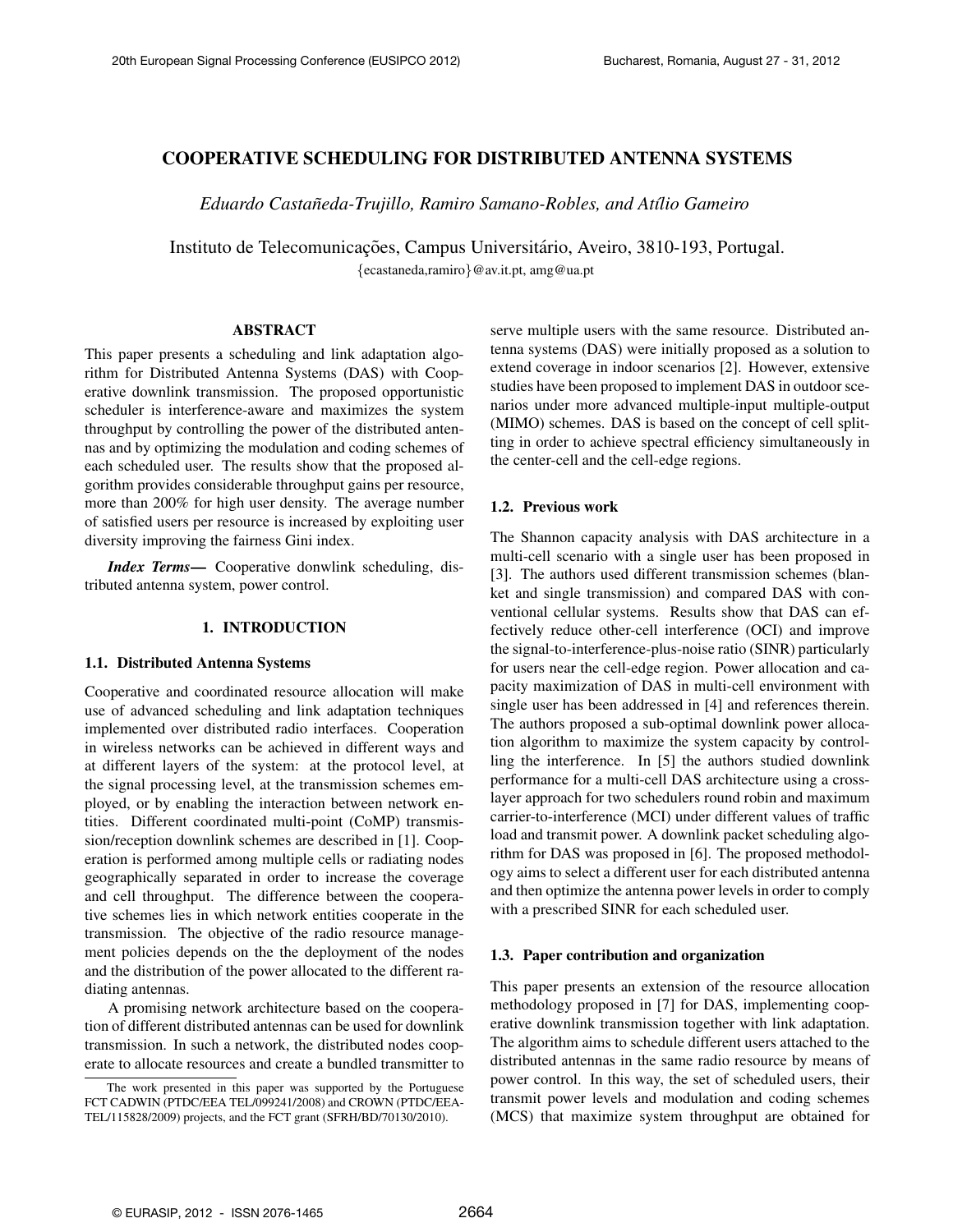each radio resource in the system. Section 2 provides the cellular system model and the SINR modeling. Section 3 provides the description of the algorithm and the main performance metrics. Section 4 presents the results of simulation and discusses the benefits of the proposed algorithm. Finally Section 5 draws the conclusions of the paper.

# 2. SYSTEM MODEL

Throughout this paper the terms node and antenna are used indistinctively,  $|\cdot|$  will denote the cardinality operator if it is used over a set, otherwise, it will denote the absolute value operator,  $(\cdot)^T$  denotes the vector transpose operator,  $(\cdot)^H$  is the hermitian transpose operator,  $|\cdot|$  is the floor operator, and  $E[\cdot]$  is the statistical expectation operator.

Consider the hexagonal multi-cell system with DAS architecture depicted in Fig.1 with a set of J cells (one central cell j=0 and  $j = \{1, \ldots, J-1\}$  interfering cells), and a set of N nodes per cell (one central node  $n=0$  and  $n=1$  $\{1, \ldots, N-1\}$  distributed nodes). The signal processing is performed at the home base station which is located in the central node of the cell and the distributed nodes are connected to it by a dedicated link as in [3].



Fig. 1. Radio interface architecture for DAS.

Channels are assumed to be statistically independent and with a Rician distribution described by the parameter  $K$  [8]. The channel between user  $u$  and the  $n$ -th node of the  $j$ -th cell of the network is modeled as a Complex Gaussian variable with mean  $\mu$  and variance  $\sigma^2$ ,  $h_{j,n,u} \sim \mathcal{CN}(\mu, \sigma^2)$ , where  $K = \frac{\mu^2}{\sigma^2}$ . The channels are affected by  $\psi$ , the shadowing fading (a log-normal distributed variable with  $\sigma_s = 8$  dB) and a propagation path-loss component  $L$  defined by [9]:

 $L_{dB}(j, n, u) = 20 \log_{10}(d_{j,n,u}) + 44.3 + 20 \log_{10}(\frac{f}{5}),$ where  $d_{i,n,u}$  is the distance in meters between user u and the  $n$ -th node in the j-th cell and f is the operational frequency in GHz. The transmit power of the *n*-th node in the *j*-th cell is defined as  $p_{j,n}$ . The received signal of user u at any time-slot is expressed as:

$$
\mathbf{y}_{u} = \sum_{j=0}^{J-1} \sum_{n=0}^{N-1} \sqrt{p_{j,n}} h_{j,n,u} \mathbf{s}_{j,n} + \mathbf{v}_{u},
$$
 (1)

where  $\mathbf{s}_{j,n} = [s_{j,n}^{(0)}, \dots, s_{j,n}^{(S-1)}]^T$  is the signal transmitted by the *n*-th node in the *j*-th cell, *S* is the number of symbols and  $\mathbf{v}_u = [v_u^{(0)}, \dots, v_u^{(S-1)}]^T$  is the additive Gaussian noise with zero mean and unitary variance  $v_u^{(q)} \sim \mathcal{CN}(0, 1), q \in$  $\{0, \ldots, S-1\}$ . Assuming that  $E[\mathbf{s}_{j,n}^H \mathbf{s}_{j,n}] = 1$ , the SINR experienced by the user  $u$  in the  $n$ -th node in the  $j$ -th cell can be expressed mathematically as:

$$
\gamma_{j,n,u} = \frac{p_{j,n}|h_{j,n,u}|^2}{1 + \sum_{k=0, k \neq n}^{N-1} p_{j,k}|h_{j,k,u}|^2 + w_{j,u}},\qquad(2)
$$

where  $w_{j,u} = \sum_{k=0, k \neq j}^{J-1} \sum_{n=0}^{N-1} p_{k,n} |h_{k,n,u}|^2$  is the OCI component. Since all decisions for scheduling and power allocation are performed in the home base station, the available channel state information (CSI) is not perfect. We assume that the processing unit has perfect knowledge of the line-of-sight (LOS) component of the Rician-distributed channel, the L component, and imperfect knowledge of the random fading component. The available channel variable is denoted by  $\hat{h}_{j,n,u}$ , and the accuracy of the CSI is characterized by a correlation coefficient defined as  $\rho =$  $E[(\hat{h}_{j,n,u} - \mu)(h_{j,n,u} - \mu)]/\sigma^2$ . Hereafter, as we target the performance of the algorithm in the central cell  $j=0$ , the cell indicator  $j$  is omitted.

### 3. RESOURCE ALLOCATION METHODOLOGY

The main objective of the algorithm proposed in this paper is to multiplex/schedule as many users as possible over the same resource while maximizing the capacity in the central cell. The proposed scheduler exploits cooperation in two different ways. On the one hand it uses shared information of distributed nodes to mitigate the intra-cell interference by optimizing the power levels of the nodes as well as their MCSs. The collaboration between nodes generates a dynamic on-off transmission. On the other hand, when a user can be served by more than one node in the same resource, cooperation can be achieved. Hereafter, we consider the following notation:  $\mathcal N$  is the set of total potential nodes in the cell,  $\mathcal U$  is the set of total potential users in the cell,  $\mathcal{N}_s$  is the set of nodes selected for transmission,  $\mathcal{U}_s$  is the set of users selected to be scheduled,  $m_n$  is the MCS selected by node  $n, \gamma_n^{(m_n)}$  is the SINR target of node *n* given  $m_n$ ,  $\gamma^{(m_{max})}$  is the SINR target for the maximum MCS  $(m_{max})$ ,  $\gamma^{(m_{min})}$  is the SINR target for the minimum MCS ( $m_{min}$ ),  $\hat{\gamma}_{n,u}$  is the SINR of user u in node *n*, and  $\mathcal{N}_s^{(u)}$  is the set of nodes that serve user *u*.

#### 3.1. Optimization Process

The proposed algorithm attempts to maximize the cell throughput. The instantaneous throughput  $T_u$  of user u can be defined as the ratio of the total amount of bits successfully transmitted to the total time used in the transmission of such information.  $T_u$  is a function of the MCS and the BLER achieved by the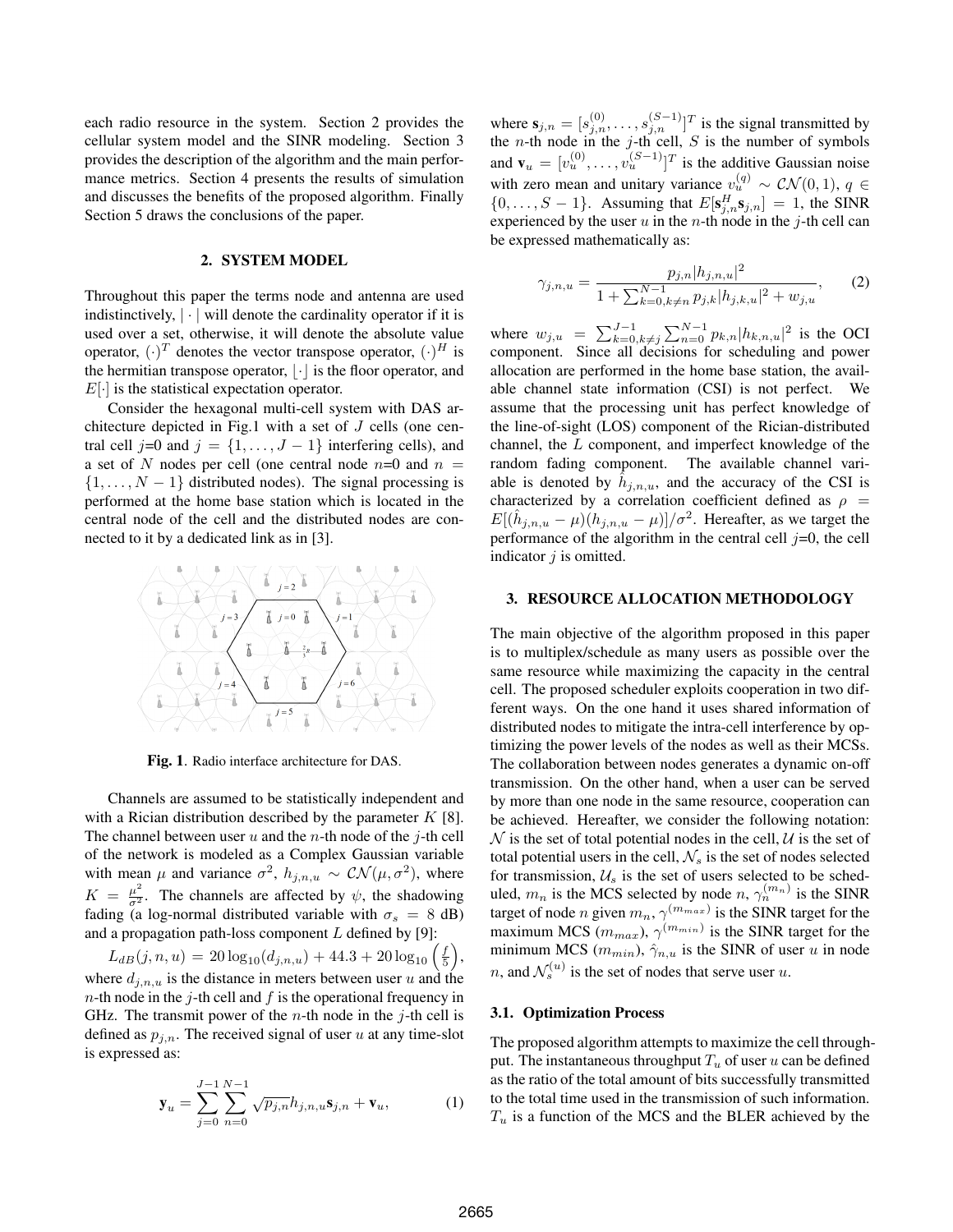SINR of the user. The resource allocation problem can be formulated as follows:

maximize 
$$
\sum T_u, \forall u \in \mathcal{U}_s
$$
  
subject to  $0 \le p_n \le p_{max}, \forall n \in \mathcal{N}$  (3)

where  $p_n$  is the power allocated in node n, and  $p_{max} = p_T/N$ is the power constraint per node. For DAS p*max* is the total power in the cell  $p_T$  split uniformly over the distributed nodes. The node *n* initially selects its user  $u_n^*$  according to:

$$
u_n^* = \arg \max_{u \in \mathcal{U}} \hat{\gamma}_{n,u} \tag{4}
$$

and it attempts transmission with the highest possible MCS (Algorithm 1, step 3). The estimated power required to meet the SINR of the m MCS in node  $n, \gamma_n^{(m_n)}$ , is evaluated as:

$$
\tilde{p}_n = \frac{\gamma_n^{(m_n)}(1 + \sum_{k=1, k \neq n}^{|{\mathcal{N}}_s|} p_{k,u} |\hat{h}_{k,u}|^2 + \hat{w}_u)}{|\hat{h}_{n,u}|^2} \tag{5}
$$

An iterative process is used to adapt the transmit power of each node and its associated MCS in order to satisfy the  $\gamma_n^{(m_n)}$ . This iterative process modifies the MCS (step 9) or the set of transmitting nodes and scheduled users (steps 11-13) until the SINR conditions are satisfied. The sets of optimum scheduled users  $\mathcal{U}_s$ , optimum serving nodes  $\mathcal{N}_s$ , the transmission powers and MCSs that maximize the system throughput are obtained for a particular time-slot.

Spatial diversity is triggered when user  $u$  is the best user for more than one antenna and the required power of each one of the serving antennas meets the constraint of (3). The algorithm evaluates the SINR achieved by user  $u$  served by the nodes in the set  $\mathcal{N}_s^{(u)}$  as follows:

$$
\gamma_u = \frac{\sum_{i \in \mathcal{N}_s^{(u)}} p_i |\hat{h}_{i,u}|^2}{1 + \sum_{j \in \mathcal{N}_s, j \notin \mathcal{N}_s^{(u)}} p_j |\hat{h}_{j,u}|^2 + \hat{w}_u}
$$
(6)

Each node of the set  $\mathcal{N}_s$  has already calculated its optimum transmission power and transmission will not create more interference for the rest of the scheduled user. On the one hand if  $\gamma_u \ge \gamma^{(m_{max})}$ , user u can achieve  $m_{max}$  and the serving nodes than consumes more power can reduce its consumption (by using step 6 and step 9), if the following conditions are met: (i)  $\gamma_u \geq \gamma_{u}^{(m_{max})}$ ; (ii)  $m_i \geq 1, \forall i \in \mathcal{N}_s^{(u)}$ ;  $(iii)$   $p_i \leq p_{max}, \forall i \in \mathcal{N}_s^{(u)}$ . On the other hand, if  $\gamma_u$  $\gamma^{(m_{max})}$ , the scheduler evaluates the proper MCS achieved by u for the given  $\gamma_u$ .

### 4. PERFORMANCE ASSESSMENT

# 4.1. Simulation Parameters and Metrics

The comparison of the two deployments (Conventional and DAS) was done with a peak constraint, *i.e.* the total transmitted power must be lower than  $p_T$ . Throughout the simulations

the power-to-noise ratio  $(p_T / \sigma_v^2)$  is fixed to 100 dB and both systems attempt to maximize the overall cell throughput. Results were obtained by Monte-Carlo simulations for  $R = 900$ m,  $f = 5$  GHz. In each iteration of the simulation users are randomly deployed with a uniform distribution and we consider all users with full buffer. In order to calculate OCI, the results of the power levels calculated in previous time-slot are used in the other cells to replicate the behavior of the algorithm at the system level. Without loss of generality, we use WiMAX (definitions such as radio resource, and parameters such as look-up-tables of MCS are described in [10]) to evaluate the system performance considering that the proposed scheduling algorithm acts over a single resource and it can be implemented in any wireless radio technology.

The throughput is calculated mapping the instantaneous SINR of the scheduled users into look-up-tables. If the SINR surpasses the threshold of the target MCS  $(\gamma^m)$  then the information can be considered as correctly transmitted with a given block error rate (BLER). An example of the MCS, their SINR thresholds, and BLER values are shown in Table 1.

The mathematical expression for the instantaneous through-

# Algorithm 1 MCI DAS-CoMP

1: Procedure: 2:  $\mathcal{N}_s \leftarrow \mathcal{N}, \mathcal{U}_s \leftarrow \{u_n^*\}$  according to (4). 3:  $m_n \leftarrow m_{max}, \forall n \in \mathcal{N}_s$ <br>4: **repeat** repeat 5: **for all**  $n \in \mathcal{N}_s$  **do**<br>6:  $p_n \leftarrow \min(p_m)$ 6:  $p_n \leftarrow \min(p_{max}, \tilde{p}_n)$ <br>7: **if**  $p_n > p_{max}$  **then** if  $p_n > p_{max}$  then 8: if  $m_{n_i} > m_{min}$  then 9:  $\gamma_n^{(m_n)} \leftarrow \gamma_n^{(m_n-1)}$ 10: else 11:  $\mathcal{N}_s \leftarrow \mathcal{N}_s - \{n\}$  b Turn-off node n<br>
12:  $\mathcal{U}_s \leftarrow \mathcal{U}_s - \{u\}$  b Drop user u in n 12:  $\mathcal{U}_s \leftarrow \mathcal{U}_s - \{u\} \qquad \qquad \triangleright \text{Drop user } u \text{ in } n$ <br>
13:  $m_n \leftarrow m_{max}, \forall n \in \mathcal{N}_s$ 13:  $m_n \leftarrow m_{max}, \forall n \in \mathcal{N}_s$ <br>14: **end if** end if 15: end if 16: end for 17: **until**  $p_n \leq p_{max}, \forall n$ <br>18: **if**  $|\mathcal{N}_s| > |\mathcal{U}_s|$  **then** 18: **if**  $|\mathcal{N}_s| > |\mathcal{U}_s|$  **then**<br>19: **for all**  $u \in \mathcal{U}_s$  **d** 19: **for all**  $u \in \mathcal{U}_s$  **do**<br>20: **if**  $|\mathcal{N}_s^{(u)}| > 1$ 20: **if**  $|\mathcal{N}_s^{(u)}| > 1$  then 21:  $\gamma_u$ , evaluated with (6) 22: **if**  $\gamma_u \geq \gamma^{(m_{max})}$  **then** 23:  $m_i \leftarrow m_{max}, \forall i \in \mathcal{N}_s^{(u)}$ 24: else 25:  $m_i \leftarrow m^*, \{m^* | min(\gamma^{(m^*)}) \ge \gamma_u\}$ 26: end if 27: end if 28: end for 29: end if 30: **return**  $\mathcal{N}_s, \mathcal{U}_s, m_n, p_n, \forall n \in \mathcal{N}_s$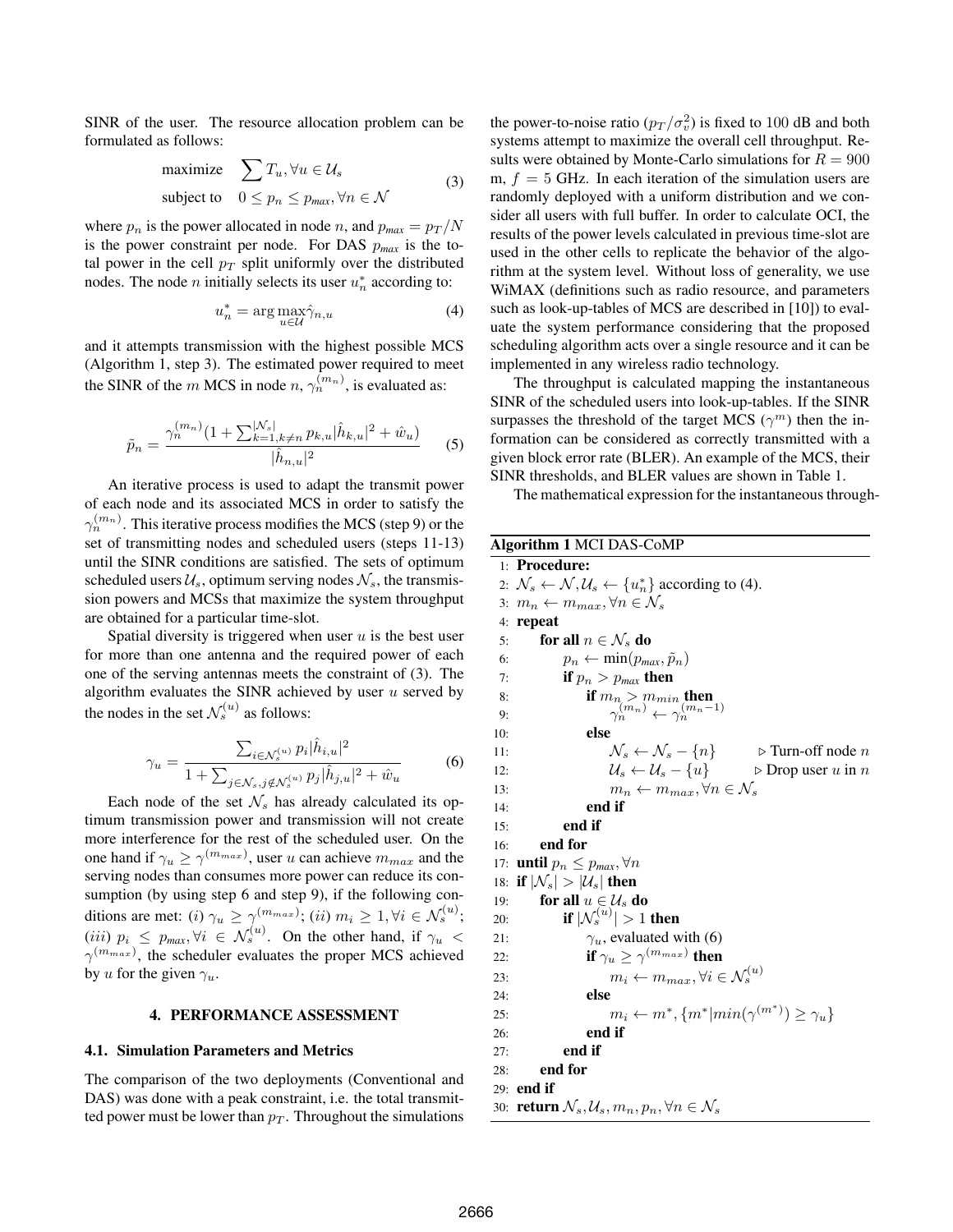Table 1. Modulation and Coding Schemes

| MCS(m) | BLER      | AMC $(R_c)$       | $\gamma^m$ [dB] |   |
|--------|-----------|-------------------|-----------------|---|
|        | $4.10e-3$ | <b>OPSK - 1/3</b> | $-1.14$         |   |
|        | $4.12e-3$ | <b>OPSK - 1/2</b> | 1.32            |   |
| ٩      | $7.15e-3$ | 160AM - 1/3       | 6.52            | 4 |
|        | $3.30e-3$ | 160AM - 4/5       | 11.67           | 4 |

put  $T_u$  with block size  $S_b$ =7200 symbols and frame length  $F_l = 5$  ms is given by:

$$
T_u = \frac{(1 - BLER)S_b B^{(m)} R_c^{(m)}}{R_r \cdot F_l}
$$
(7)

where  $R_c$  is the rate of the turbo code scheme,  $B$  is the number of bits per constellation, and  $R<sub>r</sub>=6$  is the repetition coding rate. The fairness Gini index  $(F_G)$  is used to estimate the fair distribution over the average user throughput and its values lie in the interval [0,1), having  $F_G = 0$  as the maximum level of fairness. Given  $U$  active users in the system,  $F_G$  can be evaluated as [11]:

$$
F_G = \frac{1}{2U \sum_{u=1}^{U} \overline{T}_u} \sum_{i=1}^{U} \sum_{j=1}^{U} |\overline{T}_i - \overline{T}_j|
$$
(8)

where  $\overline{T}_u$  is the average throughput achieve by user u.

### 4.2. Numerical Results

Fig. 2 shows the average throughput per resource of both systems conventional and DAS for different values of correlation factor  $\rho$ . For DAS, users are closer to the distributed nodes and the component of LOS increases. As  $h$ , the CSI at the transmitter, loses correlation with  $h$ , there is a degradation in the performance of both systems. As the LOS component becomes smaller, accuracy in the term  $h$  becomes fundamental. Assuming Rician channel with LOS component, only the NLOS Rayleigh component is affected by  $\rho$ , that is the reason why we get a finite throughput. Performance of cooperative transmission is heavily dependant of accurate CSI available at the home base station. In DAS, such transmission is feasible when user  $u$  is in the boundaries of two or more neighbor micro-cell formed by the distributed antennas when the scheduler is MCI type.

Fig. 3 shows the average throughput per resource versus user density. Both systems conventional and DAS are evaluated with different correlation factor  $\rho$  and LOS K. As |U| increases, DAS-CoMP provides a considerable gain in terms of average throughput, even if we compare conventional system with perfect CSI and LOS, DAS with imperfect CSI at the transmitter and NLOS can achieve higher throughput figures for large |U|. For  $|U| = 50$ ,  $\rho = 1$  and  $K = 10$  dB, DAS-CoMP obtains throughput gains higher than 200% compared with conventional system.

Fig. 4 shows the fairness Gini index of the average throughput achieved per user versus the user density. This



Fig. 2. Avg. throughput  $(T)$  per resource *vs.* correlation factor  $(\rho)$ .



**Fig. 3.** Avg. throughput per resource  $(T)$  *vs.* user density  $(|\mathcal{U}|)$ .

figure shows the particular case with  $K = -\infty$  dB, perfect  $(\rho = 1)$  and imperfect  $(\rho < 1)$  CSIT. The values of  $F_G$ show that the fair distribution of throughput among users is improved by DAS-CoMP algorithm compared with the conventional system. As the number of users increases the system fairness degrades for both systems, nevertheless, the DAS-CoMP attempts to increase the user long-term throughput, improving the the fairness even with imperfect CSI. When  $|U| > 50$ , the value of  $F_G$  for DAS is similar in both cases  $\rho = 1$  and  $\rho < 1$ , this is because regardless the CSIT, the opportunistic scheduler always attempts to serve the users with higher SINR.



**Fig. 4.** Gini Index  $(F_G)$  *vs.* user density  $(|\mathcal{U}|)$ .

Fig. 5 shows the average number of satisfied users per resource in both systems with different values of  $\rho$  and K. It can be observed that for an imperfect CSI ( $\rho = 0.9$ ), the